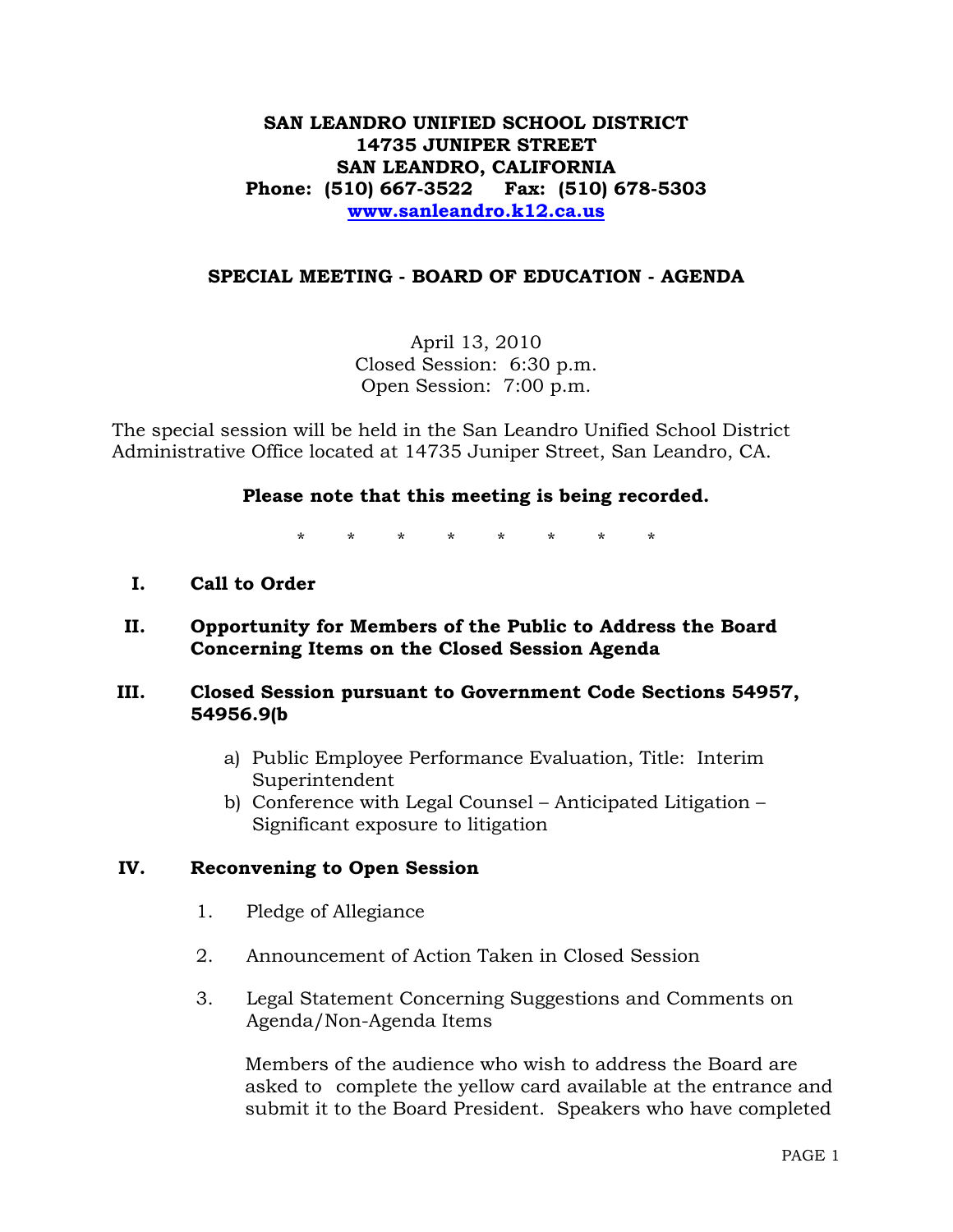the card will be called when the item is reached on the agenda or, for non-agenda items, during the Public Testimony. Cards are to be turned in before the item is reached on the agenda. Please note that this meeting is being recorded. State law prohibits the Board of Education from taking any action on or discussing items that are not on the posted agenda except to A) briefly respond to statements made or questions posed by the public in attendance; B) ask questions for clarification; C) provide a reference to a staff member or other resource for factual information in response to the inquiry; or D) ask a staff member to report back on the matter at the next meeting and/or put it on a future agenda. (Government Code Section 54954.2(a))

### **V. CONSENT ITEMS**

These items are considered routine and may be enacted by a single motion. At the request of any member of the Board, any items on the consent agenda shall be removed and given individual consideration or action as a regular agenda item.

Educational Services

| $3.1 - C$       | <b>Staff Recommendation:</b>             |
|-----------------|------------------------------------------|
| Quality         | Approve the Quality Education Investment |
| Education       | Act Grant Application for Garfield       |
| Investment Act  | Elementary School.                       |
| (QEIA) Grant    |                                          |
| Application for |                                          |
| Garfield        |                                          |
| Elementary      |                                          |
| School          | Motion<br>Second<br>Vote                 |

Facilities and Construction

| $5.1 - C$            | <b>Staff Recommendation:</b> |                                         |      |
|----------------------|------------------------------|-----------------------------------------|------|
| Construction         |                              | Approve the Construction Contract with  |      |
| Contract with        |                              | Ralph Larsen & Son, Inc. for the San    |      |
| Ralph Larsen &       |                              | Leandro High School Restroom Renovation |      |
| Son, Inc. for the    | Project                      |                                         |      |
| <b>SLHS Restroom</b> |                              |                                         |      |
| Renovation           |                              |                                         |      |
| Project              | Motion                       | Second                                  | Vote |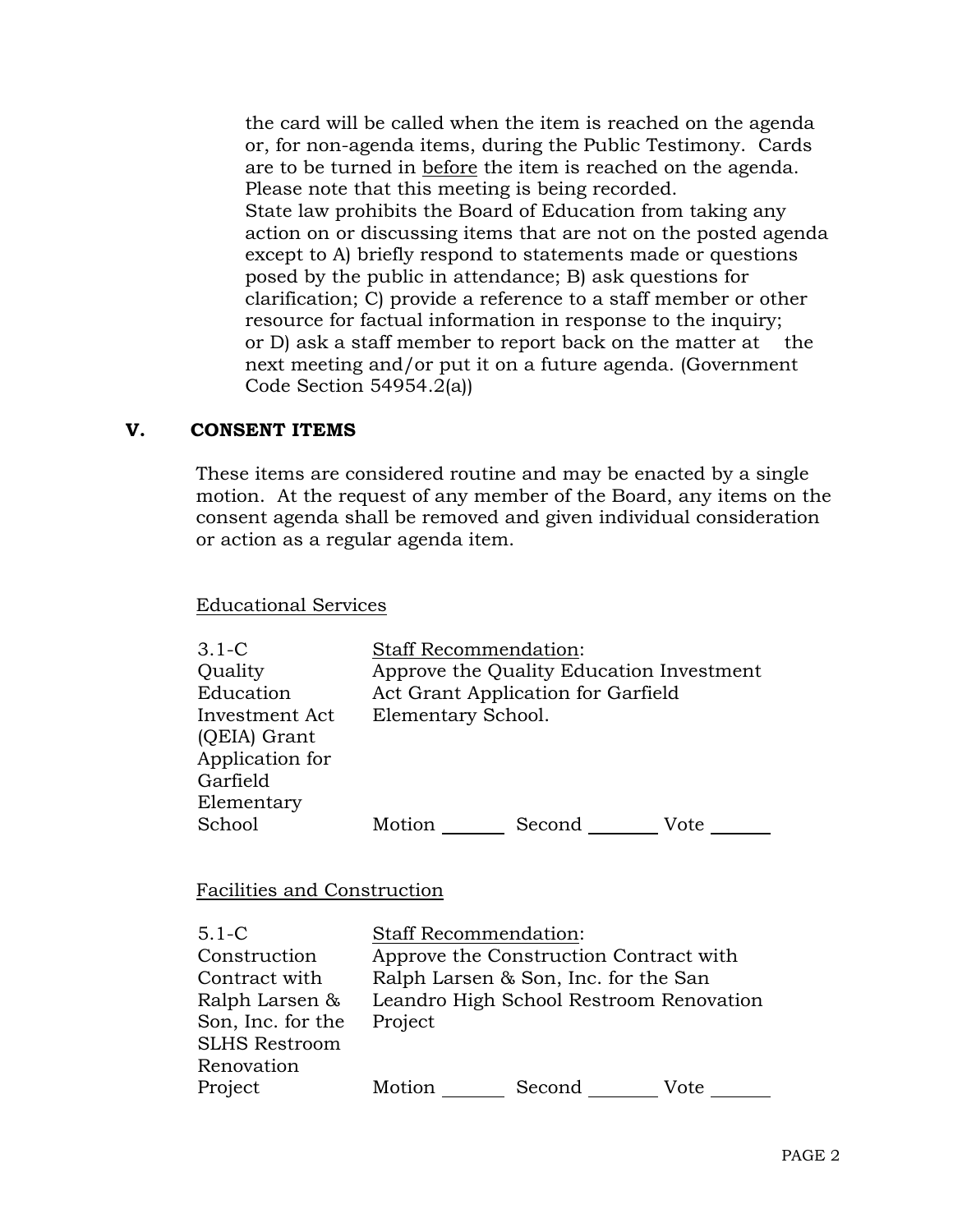| $5.2-C$<br>Construction<br>Contract with<br>D.L. Falk<br>Construction,<br>Inc. for the SLHS<br>Career Technical<br>Education                                                                                          | Staff Recommendation:                               | Approve the Construction Contract with<br>D.L. Falk Construction, Inc. for the San<br>Leandro High School CTE Center Project                                                                               |      |
|-----------------------------------------------------------------------------------------------------------------------------------------------------------------------------------------------------------------------|-----------------------------------------------------|------------------------------------------------------------------------------------------------------------------------------------------------------------------------------------------------------------|------|
| Center Project                                                                                                                                                                                                        |                                                     | Motion Second Vote                                                                                                                                                                                         |      |
| $5.3-C$<br>Construction<br>Contract with<br>L.C.<br>Engineering, Inc.<br>for the SLHS<br><b>Business</b><br>Academy and<br>Open Space                                                                                 | <b>Staff Recommendation:</b><br>Space Project.      | Approve the Construction Contract with<br>L.C. Engineering, Inc. for the San Leandro<br>High School Business Academy and Open                                                                              |      |
| Project                                                                                                                                                                                                               | Motion                                              | Second                                                                                                                                                                                                     | Vote |
| $5.4-C$<br>Construction<br>Contract with<br>A&E Emaar, Inc.<br>for the Garfield<br>and Monroe<br>Elementary<br>Schools<br>Restroom<br>Renovation                                                                      | <b>Staff Recommendation:</b><br>Renovation Project. | Approve the Construction Contract with<br>A&E Emaar, Inc. for the Garfield and<br>Monroe Elementary Schools Restroom                                                                                       |      |
| Project                                                                                                                                                                                                               | Motion                                              | Second                                                                                                                                                                                                     | Vote |
| $5.5-C$<br>Amendment to<br><b>AEDIS</b> Architects<br>Design Services<br>Contract to Add<br>Extended<br>Construction<br>Administration<br>(CA) for the CTE<br><b>Building Trades</b><br>& Construction<br>(Wood Shop) | <b>Staff Recommendation:</b><br>Project.            | Approve Amendment #3 for \$66,638 to the<br><b>AEDIS Architects Design Services Contract</b><br>to Add Extended Construction<br>Administration for the CTE Building<br>Trades and Construction (Wood Shop) |      |
| Project                                                                                                                                                                                                               | Motion                                              | Second                                                                                                                                                                                                     | Vote |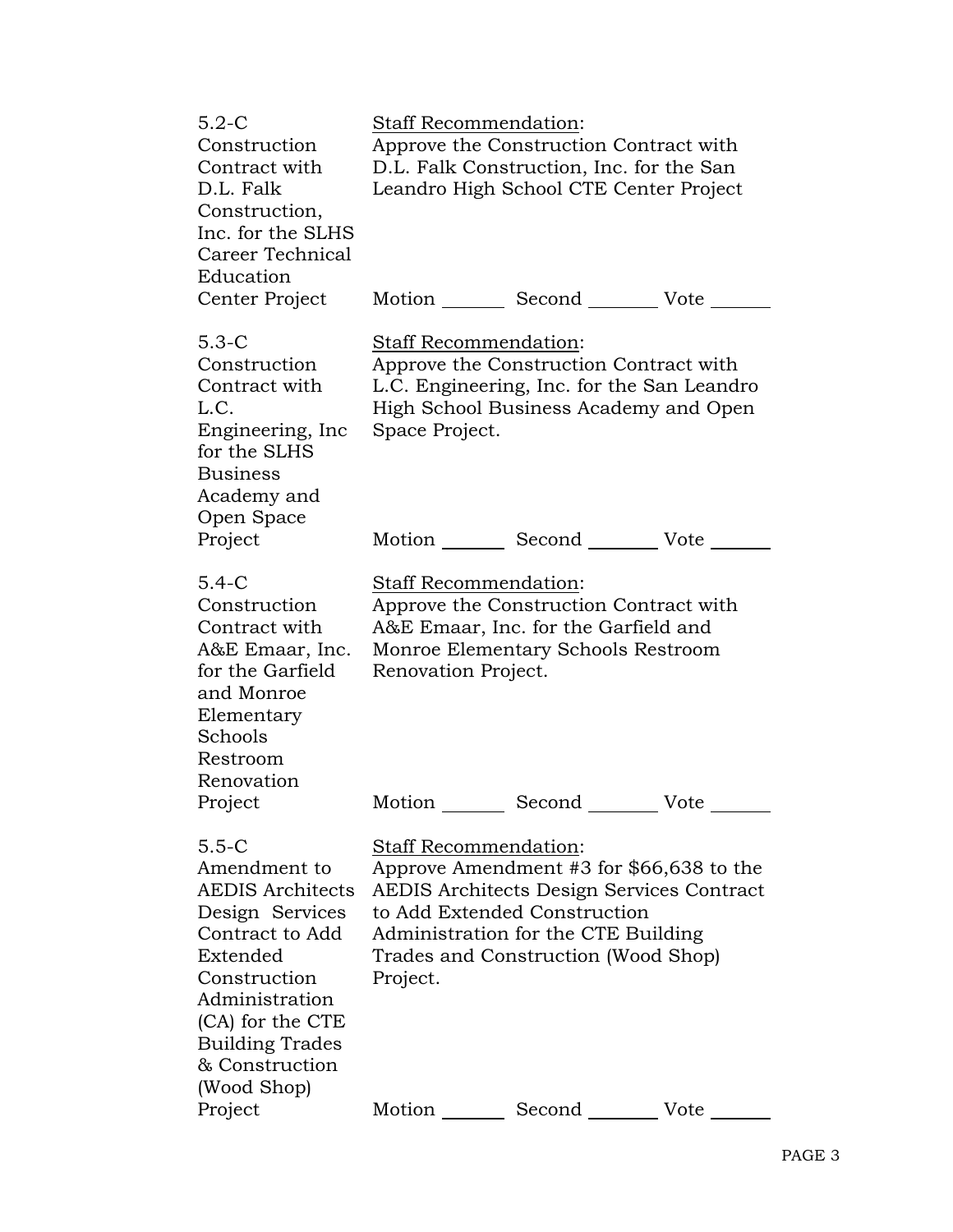| $5.6 - C$<br>Amendment to<br><b>AEDIS Architects</b><br>Design Services<br>Contract to Add<br>Extended<br>Contract<br>Construction<br>Administration<br>(CA) for the CTE<br>Manufacturing &<br>Machining (Metal | Staff Recommendation:                                                                                                                                                                                                     | Approve Amendment #4 for \$66,638 to the<br><b>AEDIS Architects Design Services Contract</b><br>to Add Extended Construction<br>Administration for the CTE Manufacturing<br>& Machining (Metal Shop) Project. |  |
|-----------------------------------------------------------------------------------------------------------------------------------------------------------------------------------------------------------------|---------------------------------------------------------------------------------------------------------------------------------------------------------------------------------------------------------------------------|---------------------------------------------------------------------------------------------------------------------------------------------------------------------------------------------------------------|--|
| Shop) Project                                                                                                                                                                                                   |                                                                                                                                                                                                                           | Motion _________ Second _________ Vote ______                                                                                                                                                                 |  |
| $5.7-C$<br>Amendment to<br><b>AEDIS Architects</b><br>Design Services<br>Contract to Add<br>Extended<br>Construction<br>Administration<br>(CA) to the CTE<br>Transportation<br>(Auto Shop)                      | Staff Recommendation:<br>Approve Amendment #5 for \$66,638 to the<br><b>AEDIS Architects Design Services Contract</b><br>to Add Extended Construction<br>Administration for the CTE Transportation<br>(Auto Shop) Project |                                                                                                                                                                                                               |  |
| Project                                                                                                                                                                                                         |                                                                                                                                                                                                                           | Motion _________ Second _________ Vote _______                                                                                                                                                                |  |
| $5.8 - C$<br>Fred Korematsu<br>Campus<br>Monument<br>Wording at<br><b>Bancroft Avenue</b>                                                                                                                       | Staff Recommendation:<br>Approve the Fred Korematsu Campus<br>Monument Wording at Bancroft Avenue &<br>138th Avenue.                                                                                                      |                                                                                                                                                                                                               |  |
| & 138th Avenue                                                                                                                                                                                                  |                                                                                                                                                                                                                           | Motion Second Vote                                                                                                                                                                                            |  |

#### **VI. PRESENTATION**

Song Chin-Bendib, Assistant Superintendent for Business Services, Michael Murphy, Director Measure B & Bond Projects, and Ruth Alahydoian of KNN Public Finance, will present information to the Board of Education as the Board discusses the possibility of a future bond measure. The presentation will include: